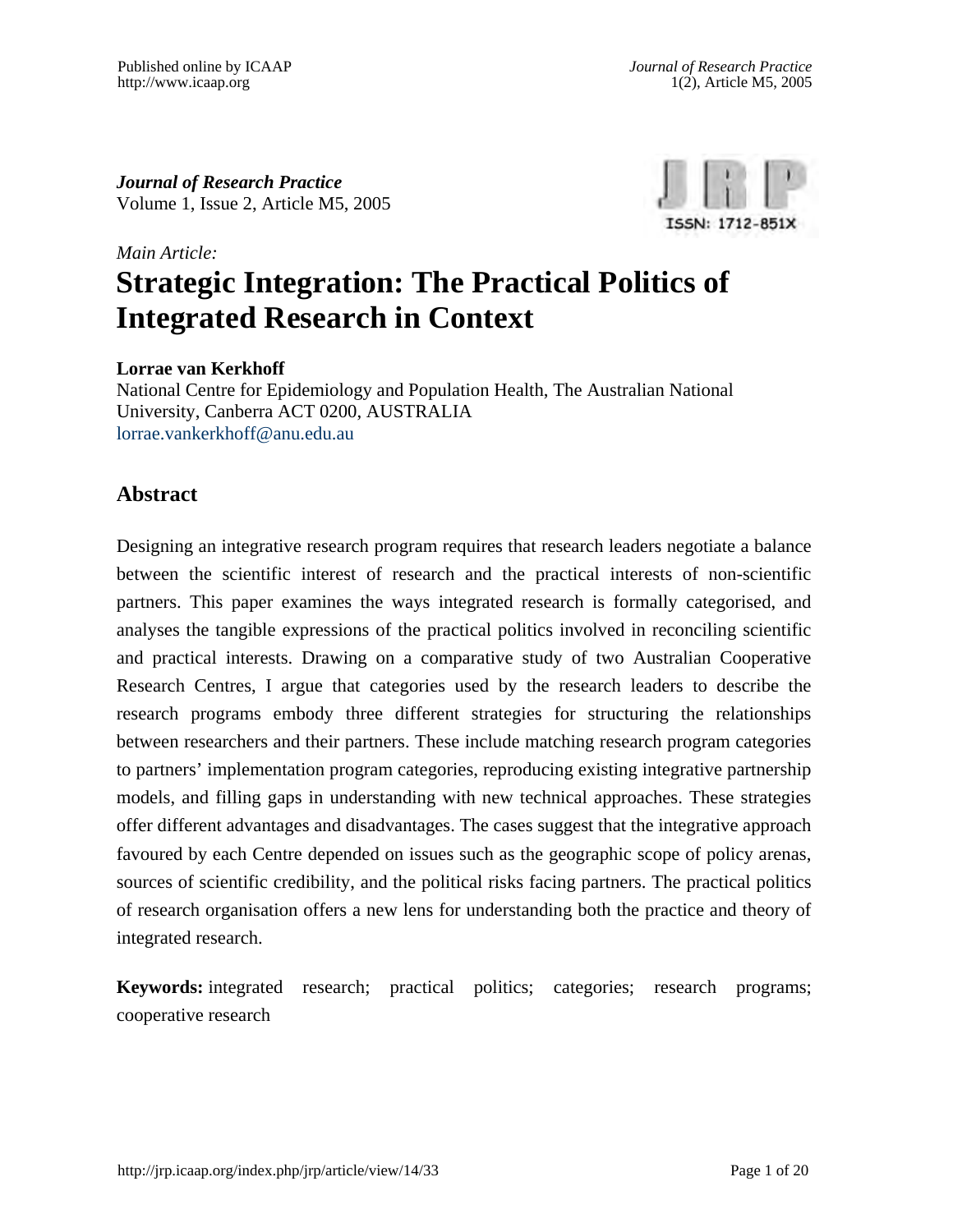**Suggested Citation:** van Kerkhoff, L. (2005). Strategic integration: The practical politics of integrated research in context. *Journal of Research Practice, 1*(2), Article M5. Retrieved [date of access], from <http://jrp.icaap.org/index.php/jrp/article/view/14/33>

# **1. Introduction**

The concept of integration as a distinct approach to research has emerged and risen to some prominence over the past decade. While some versions of *integrated research* refer to the integration of disciplines, this study takes integration to be primarily concerned with integrating research and application. This involves negotiation between various parties--both scientists and practitioners--to ensure that the research is scientifically robust and practically relevant. The design of research at the organisation and program levels is a significant site for this negotiation, yet the way this negotiation plays out is an aspect of research practice that is not commonly visible to those outside the process. Consequently little is known about the strategies that research leaders (researchers charged with managing a research organisation or program) use to meet these multiple goals.

This paper focuses on the ways integrated research is organised--particularly, how it is categorised into programs--and what this can tell us about the strategies research leaders use to balance the range of interests involved. The classification of research into programs is such a ubiquitous part of research life that it is rarely examined in detail. In most academic settings research programs replicate well-established disciplinary categories. However, integrated research organisations do not have these established precedents to follow. The presence of partnerships across disciplines and beyond academia implies that "standard" academic classifications of research are not necessarily the most useful. The juxtaposition of scientific and non-scientific partners in integrated research forms a milieu of professional and political interests, skills, incentives, motivations, and constraints that research leaders must somehow navigate. Research programs are one of the tools they use to create order and clarity in that chaos.

In this paper I draw on a comparative study of two integrated research organisations, both Australian Cooperative Research Centres, that examined how integration is negotiated and operationalised in research practice. I focus on the *practical politics* of designing a research program that accommodates the demands and socio-political contexts of both the researchers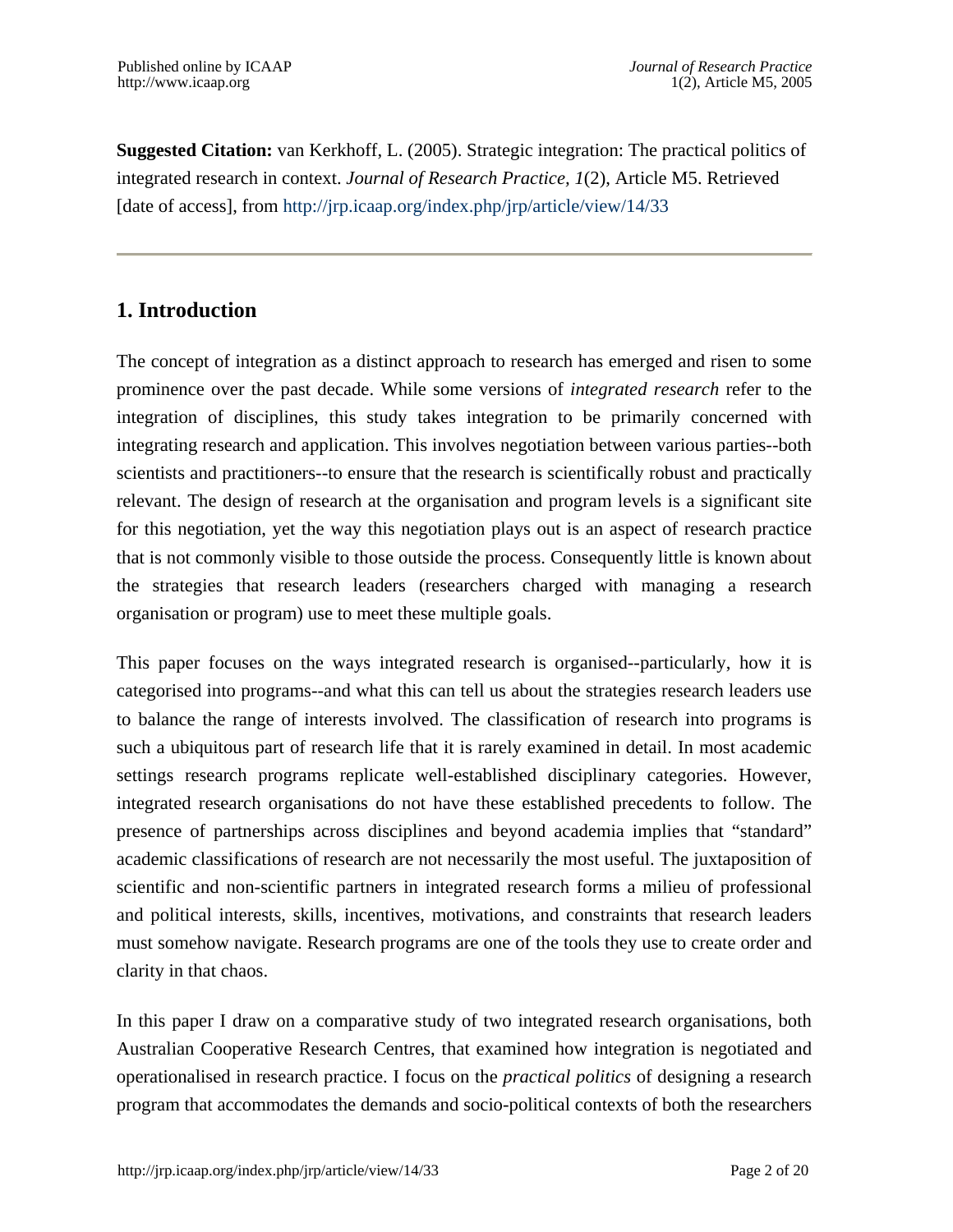and their non-research partners. (Throughout this paper I shall refer to the integrated research participants who are not researchers as "partners.") What strategies did the research leaders use in creating their research classifications? Are there identifiable factors in the interplay of the various partners and their socio-political contexts that may contribute to both the theoretical understandings of integrated research and its implementation in practice?

In the first part of this paper, I briefly describe the state of knowledge about integration in the academic literature. Following that, I elaborate on the concept of classification as a tangible outcome of the practical politics involved in negotiating different interests, and present the methods used in the study. I then describe the two cases, with an overview of the key players and the socio-political history that brought the different groups together in an integrated research organisation. Finally, I compare their research program categories and discuss the strategies embedded in them, with respect to the practical politics of needing to reconcile various interests and histories.

## **2. Integration in Theory and Practice**

The proposition that the boundaries between science and society are blurring, with new modes of research emerging that are deliberately positioned at the interface between science and society, is now well established. These new research modes have been given many different labels. "Mode 2" (Gibbons, Limgoes, Nowotny, Schwartzman, Scott, & Trow, 1994), "post-academic science" (Ziman, 2000), the "triple helix" of science, industry, and government (Etzkowicz & Lleydesdorff, 2000), "strategic science" (Rip, 1997), and "postnormal" science (Funtowicz & Ravetz, 1993) are examples. Each of these theories or frameworks suggests that there is a widespread shift away from science that is independent from society to science that is deliberately embedded in public- and private-sector activity. Nowotny, Scott, and Gibbons (2001) make the argument quite specifically: the active segregation of science from its social context is giving way to a program of active sciencesociety integration. This argument is not universally accepted (e.g., Weingart, 1997 ), but at a general level there is widespread agreement that integrated research is a significant, and growing, part of the contemporary research landscape.

Having said that, beyond this general level there is very little consensus on what is driving the push towards integration, or its effects on research practice. A review by van Kerkhoff (2005) identified 12 different applications of the term integration in seven research funding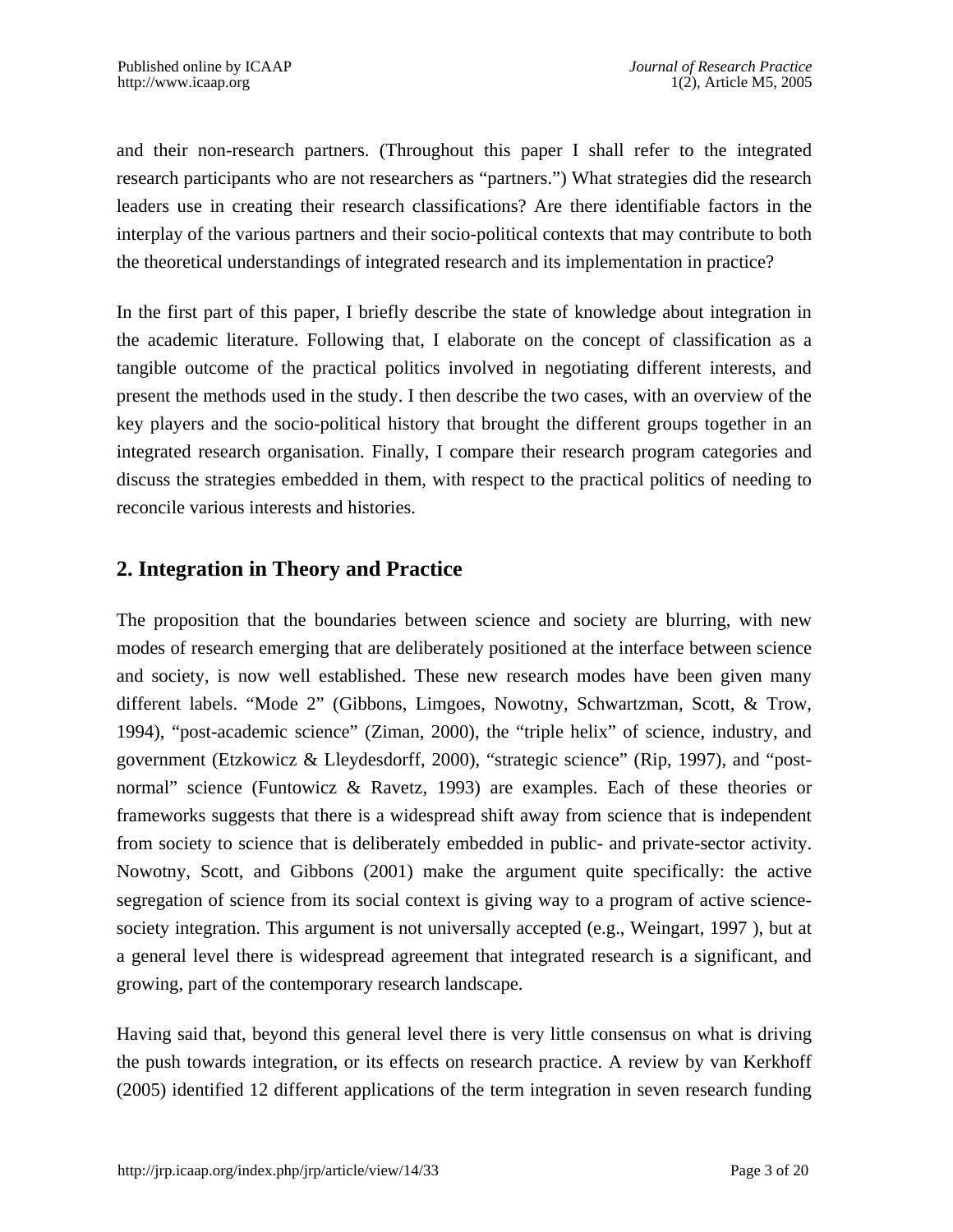and environmental management policy statements. This review showed that there are a number of different understandings of the problems that integration is believed to overcome. I go on to argue that lack of coordination across these different understandings inhibits efforts to learn about how integration works in practical terms.

Despite the considerable literature debating the nature and causes of integrated research, to date there has been very little work examining how it is actually done, especially outside the private sector. Private-sector studies have tended to use risk management as a framework for understanding integrated research practice (e.g., Couchman & Fulop, 2004; Das & Teng, 2001). While this makes sense in the context of private sector investment, it is unclear whether risk plays such a central role in a non-profit context. Indeed, even the basic concepts of integrated research are not well understood in this setting. In one of the few pieces of micro-level empirical work on relationships between researchers and "users" in public management, Davenport, Leitch, & Rip (2003, p. 240) have noted that "usage of the concepts of 'user' and 'relevance'... appears to be widely accepted with little analysis of how such concepts play out in practice." They show that users are often regarded as members of groups that do not actually exist, and claims of "representation" are thus problematic. Although conducted under a different methodological framework, their study highlights the same issue that underlies this study: that integrated research is fraught with categories and labels that hide complex negotiations and difficult politics. While keeping the negotiations and politics hidden from view is no doubt often expedient to the people directly involved, it comes at the cost of preventing other practitioners from learning how to approach and deal with the complexities of integrated research.

## **3. Research Methodology**

The material presented in this paper is drawn from a larger study that sought to answer the overarching question: what is integrated environmental research? To do this I investigated how people involved in developing new environmental research organisations with a mandate to *do* integration understood and implemented the concept. The focus of the study was to examine the ways emerging ideas of integrated research were articulated and negotiated between research and non-research partners, and how these influenced, and were influenced by, the practicalities of designing a functional integrative research organisation.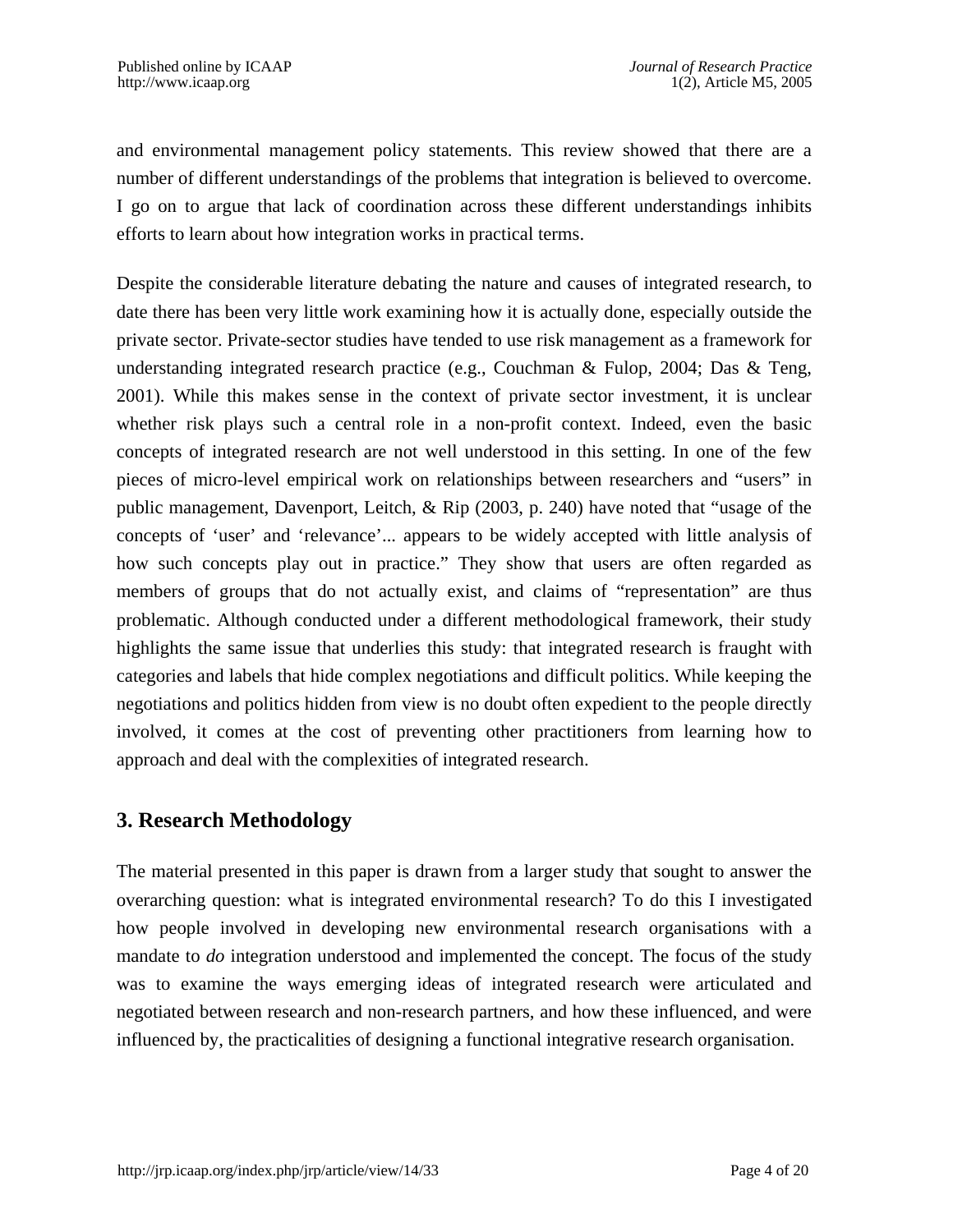The social practice of categorisation was used as an observable site of these negotiations. The notion of categorisation as a social practice is concerned with how categories are developed, negotiated, and used to structure relationships and action. Bowker and Star (1999) have argued that categories order human interaction--we assign things into categories so that we can better determine what to *do* in relation to those things and each other. This applies both to formal typologies and informal, ad hoc categorisations. In this paper I focus on what Bowker and Star refer to as the "practical politics" of classifying research into programs. Practical politics are the negotiations involved in deciding which aspects of the social practice of categorisation are to be highlighted or emphasised, and which others are allowed to remain in the background. This can be a matter of bringing to the fore the most important or relevant dimensions of the practice, but it may equally be a matter of deflecting attention from controversial or undesirable features. As such the analysis of the practical politics of categorisation of integrated research into programs is concerned both with what is visible in the category labels, and what is invisible. What work does this visibility/invisibility do in ordering the relationships among partners? It is in this way that the classification of research programs can be regarded as a window onto the negotiations of science and politics that together define how integrated research unfolds in practice.

A caveat is in order here about the generalisability of outcomes from this case comparison. I do not argue that all integrated research participants will encounter the same issues as those I identify. However, the lack of empirical work on integrated research noted earlier indicates that the findings presented here may offer more relevant insights to the practice of integrated research than the macro-level theories have offered to date. In addition, by comparing across organisations that were funded under the same program, with the same rules and administration, the differences between them can be reasonably attributed to the composition and characteristics of the organisations, rather than different organisational structures or overarching mandates. Finally, apart from the findings themselves, this paper offers integrated research participants a structured way of thinking about the activities of organising research. The approach and methods used here illustrate that the decisions of categorisation, often regarded as peripheral to the 'real work' of science, are important sites of negotiation of what integrated research is, and how it is to be done.

The cases were selected as exemplars of integrated research practice (discussed in more detail below). The study began in mid-2000, and continued until early 2002. The entire study consisted of 42 semi-structured in-depth interviews, observation at four conferences,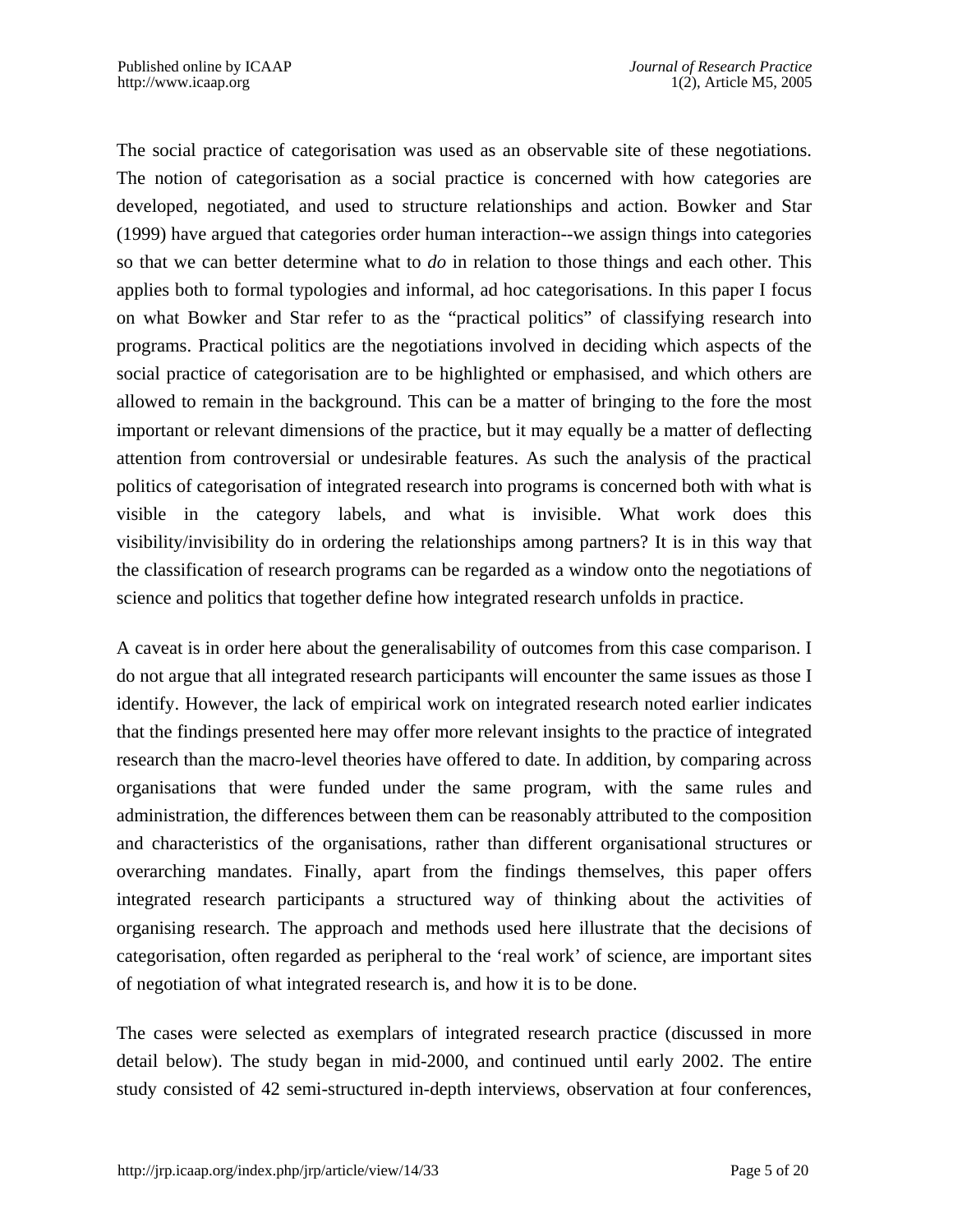and document analysis. The interviews were conducted in two rounds. Participants were selected to maximise diversity across five factors: their role in the Cooperative Research Centre, research program affiliation, home institution, location, and gender. The *first round* of 28 interviews included interviews with 16 researchers in various roles (project managers, researchers, and theme/program leaders), the Chief Executive Officer of each Cooperative Research Centre, three Board members, four stakeholder representatives, two graduate students, and two communications managers (one person played dual roles). The *second round* of 12 interviews was used to check and clarify the issues and ideas that emerged from the first round of interviews. The aims of the interviews were to learn about the social, historical, and other contextual factors that had led the participants to join the Cooperative Research Centre, how they understood the integration mandate, and their experience of how it was playing out in practice.

A range of documents was also examined. These included official Cooperative Research Centre publications, such as annual reports, strategy statements and scientific reports, as well as contracts, public newsletters, and media releases. These presented "official" expressions of the Centres' structures, roles, and activities that were compared with the "unofficial" perspectives of the interview participants.

These data sources were coded using open coding techniques, then analysed thematically. This paper draws on the themes that focused on the relationships between the researchers and the non-scientific partners. These themes were compared across formal presentations of the research programs, observations of how these groupings shaped interactions among the participants, and participants' accounts of their interactions with colleagues within and across the formal divisions.

## **4. The Cases: Cooperative Research Centres**

Cooperative Research Centres are natural science and engineering research organisations formed by formal agreements between extant organisations ("core partners") and the Australian Federal Government. The Centres bring together researchers (from different universities, government agencies and the private sector) and research users (such as government, industry, and community). They have a small central administration, but most participants remain employed by the "core partner," or parent organisations rather than the Cooperative Research Centre, and so remain dispersed across different organisations and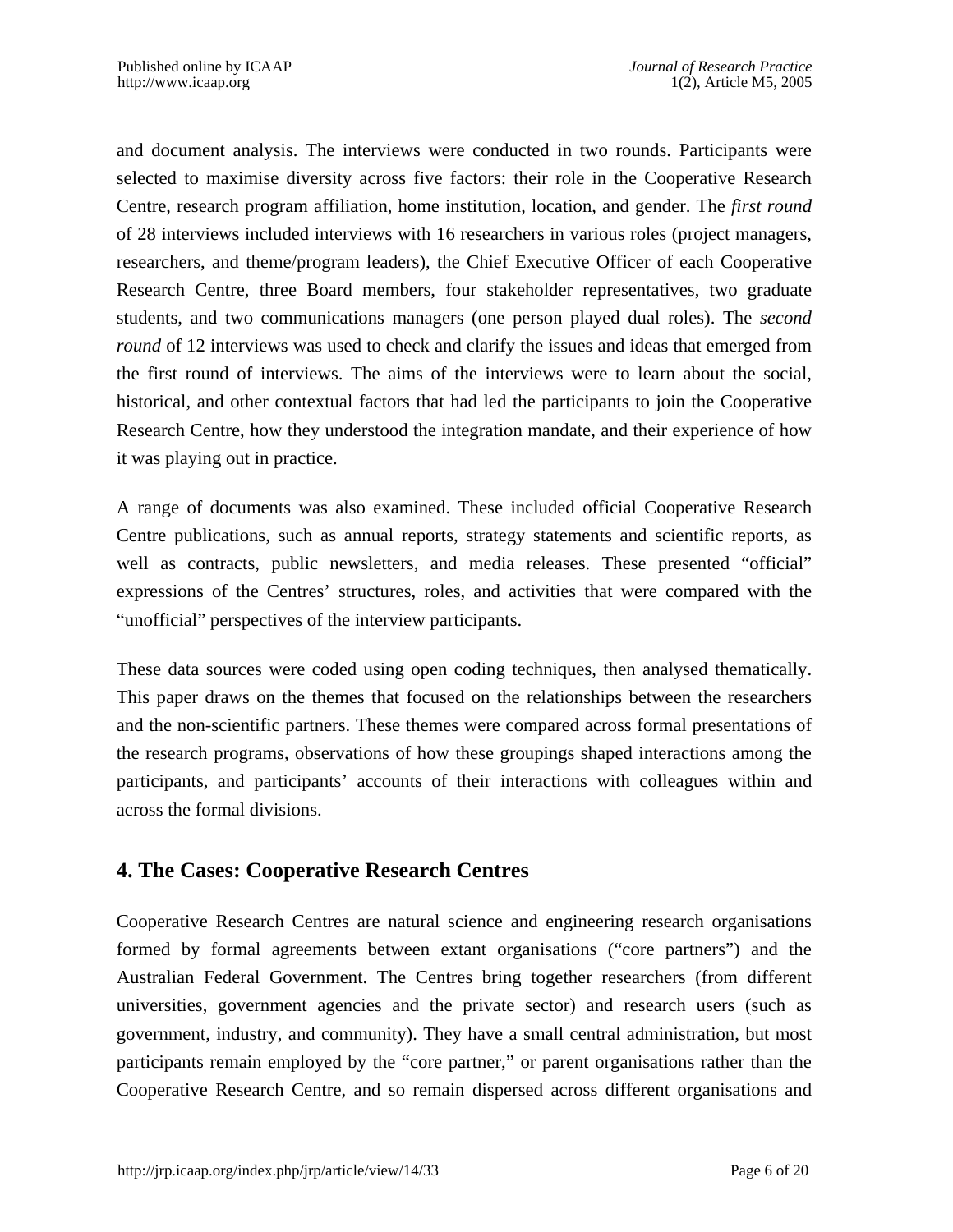locations. The Centres are funded through competitive bids for government funding, with at least matching cash and in-kind contributions from the partner organisations. The Cooperative Research Centre Program began in 1990, and there are about 60 Centres in operation at any given time (see, for example, CRC Program 2002). The program has been widely regarded as a highly successful example of a university-government-industry hybrid, and now accounts for 22% (AUD 1.82 billion) of the Australian Federal Government's total research budget for 2001-2011 (Department of Education, Science and Training, 2004).

| Type of<br>organisation                             | <b>Coastal CRC</b>                                                                                                                                              | <b>Greenhouse Accounting CRC</b>                                                                                                                                                                                         |
|-----------------------------------------------------|-----------------------------------------------------------------------------------------------------------------------------------------------------------------|--------------------------------------------------------------------------------------------------------------------------------------------------------------------------------------------------------------------------|
| <b>University</b>                                   | University of Queensland<br><b>Central Queensland University</b><br><b>Griffith University</b><br><b>James Cook University</b>                                  | <b>Australian National University</b><br>Western Australia Chemistry Centre<br>University of Melbourne                                                                                                                   |
| Australian Federal<br>Government<br>Research Agency | <b>CSIRO</b><br>Geoscience Australia                                                                                                                            | <b>CSIRO</b><br><b>Bureau of Rural Sciences</b>                                                                                                                                                                          |
| Other Australian<br><b>Federal Government</b>       |                                                                                                                                                                 | Australian Greenhouse Office                                                                                                                                                                                             |
| State government                                    | Queensland Department of Natural<br><b>Resources and Mines</b><br>Queensland Department of Primary<br>Industries<br>Queensland Environment Protection<br>Agency | Queensland Department of Natural<br><b>Resources and Mines</b><br>Queensland Department of Primary<br>Industries<br>Western Australia Department of<br>Conservation and Land Management<br>New South Wales State Forests |
| Local government                                    | <b>Brisbane City Council</b>                                                                                                                                    |                                                                                                                                                                                                                          |

Table 1: *Core Partners in the Cooperative Research Centres*

This study looked closely at the early life of two Cooperative Research Centres: [Cooperative](http://www.coastal.crc.org.au/)  [Research Centre for Coastal Zone, Estuary and Waterway Management](http://www.coastal.crc.org.au/) (the Coastal CRC), and [Cooperative Research Centre for Greenhouse Accounting](http://www.greenhouse.crc.org.au/) (the Greenhouse Accounting CRC). These particular Centres were selected for their similarities. Both operate in the environment sector. They are unincorporated joint ventures between 10 core partners with various other supporting partner organisations. The core partners are listed in Table 1. They are similar in budget size, with the total estimates for the Coastal CRC and the Greenhouse Accounting CRC approximately AUD 68 million and AUD 69 million respectively (CRC for Coastal Zone, Estuary and Waterway Management, 2001; CRC for Greenhouse Accounting, 2001). They are also roughly similar in research capacity: in 2001 the Coastal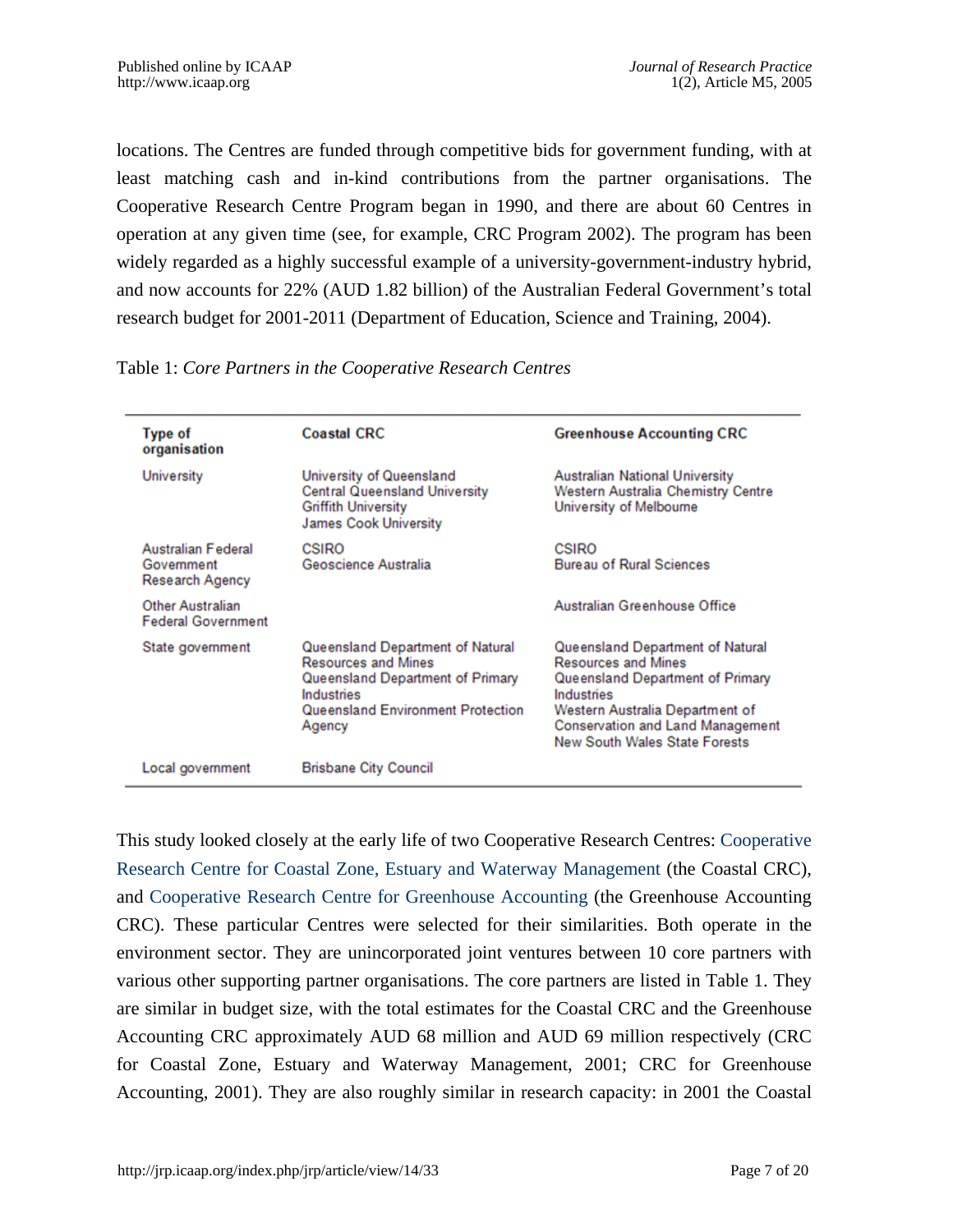CRC had about 50 full-time equivalent research staff and the Greenhouse Accounting CRC had 57 (CRC Program, 2002), although in practice this extended to well over a hundred researchers for each Centre, as almost all researchers had only part of their time committed to Cooperative Research Centre work. They were selected in the same round of applications (the 1998 funding round), and were formed under the same set of contracts. Both Centres were funded for seven years and will cease operations in 2006.

#### **4.1. Integration in Cooperative Research Centres**

The application guidelines the Centres used to construct their successful proposals highlighted the importance of integration. The guidelines specified that the Cooperative Research Centre should result in "substantial integration of research activity that goes beyond the existing research efforts of the individual participants" (CRC Program, 1999, p. 6), and that participants should:

form collaborative relationships within an integrated research program. Participants should not divide the research program into discrete projects that are carried out solely by individual participants, pursuing their own separate objectives. (CRC Program, 1999, p. 8)

These two conditions indicate that integration is a matter of coordination between projects, in the sense of aiming to meet an overarching research objective. Following the success of a bid, integration is reiterated through review processes. The Centres undergo a formal review in their second year. In this review they are assessed on:

The degree to which the CRC has built links between the participating research groups and organisations, and integrated and enhanced their activities in research and education; [and]

The degree to which key user groups, including industry, have been integrated into the CRC as core participants, and have made substantial commitments of resources. (CRC Program, 2001, p. 14)

This document specifies that integration involves both the scientific activities of research and training, as well as integration beyond academia, including "key user groups." These quotations show that integration was considered to be an important feature of Cooperative Research Centres, with general level guidance as to what (or who) should be integrated, but considerable room for interpretation as to how this integration should be achieved in research practice.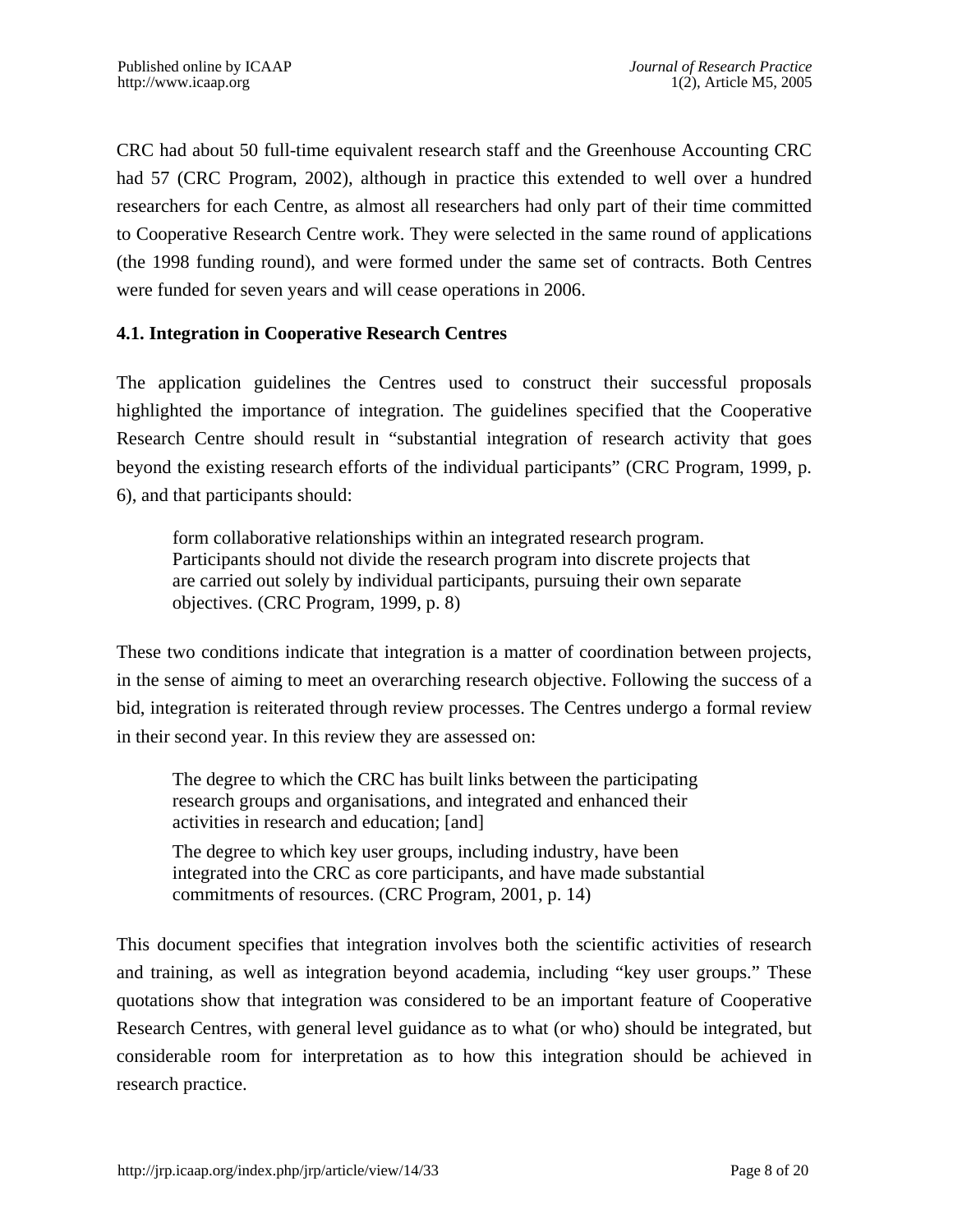#### **4.2. The Integration Context in the Coastal CRC**

Coastal management in Australia is a highly fragmented issue politically and managerially. The number of government agencies with responsibility for coastal management is high and crosses local, state and national jurisdictions. Local government councils are responsible for water supply and sewerage as well as coastal development. State government agencies, including environment protection authorities and natural resource management agencies have a wide range of legislative responsibilities in the coastal zone, as do Federal Government departments and statutory authorities.

This complex situation was coupled with increasing government and popular pressure on industry to reduce their impact on coastal environments, and increasing community awareness and activity in water quality management. In other words, the number of stakeholders was high and their backgrounds and interests were diverse. Consequently stakeholder demands of science--what they believed research could usefully contribute to their decisions and activities--were highly varied. So for the Coastal CRC to effectively engage with relevant stakeholders, researchers needed to be flexible depending on what they were researching and who they were working with.

The Coastal CRC is based in the city of Brisbane, Queensland. When the Cooperative Research Centre proposal was being developed, there was already a significant sciencegovernment-community partnership in operation in that region. This program, the South-East Queensland Regional Water Quality Research and Management Strategy (referred to here as the South-East Queensland Strategy) had formed a partnership between 17 local government councils, academics, and local community groups. It was a research and outreach program that aimed to increase knowledge about the health of the local coastal waterways, inform local government management activities, foster community participation in monitoring, and promote waterway health through education and community engagement. The centrepiece of the South-East Queensland Strategy was an annual "report card" for the local waterways, a scientific assessment of the health of the different rivers and coastal areas. This report card was designed to present the scientific research in a publicly accessible way, and was widely promoted and distributed throughout the region.

The presence of the South-East Queensland Strategy meant that there was an existing "bridging" structure and a connected cohort of people that the Coastal CRC could tap into. Some of the researchers involved in the Strategy were also key participants in the Coastal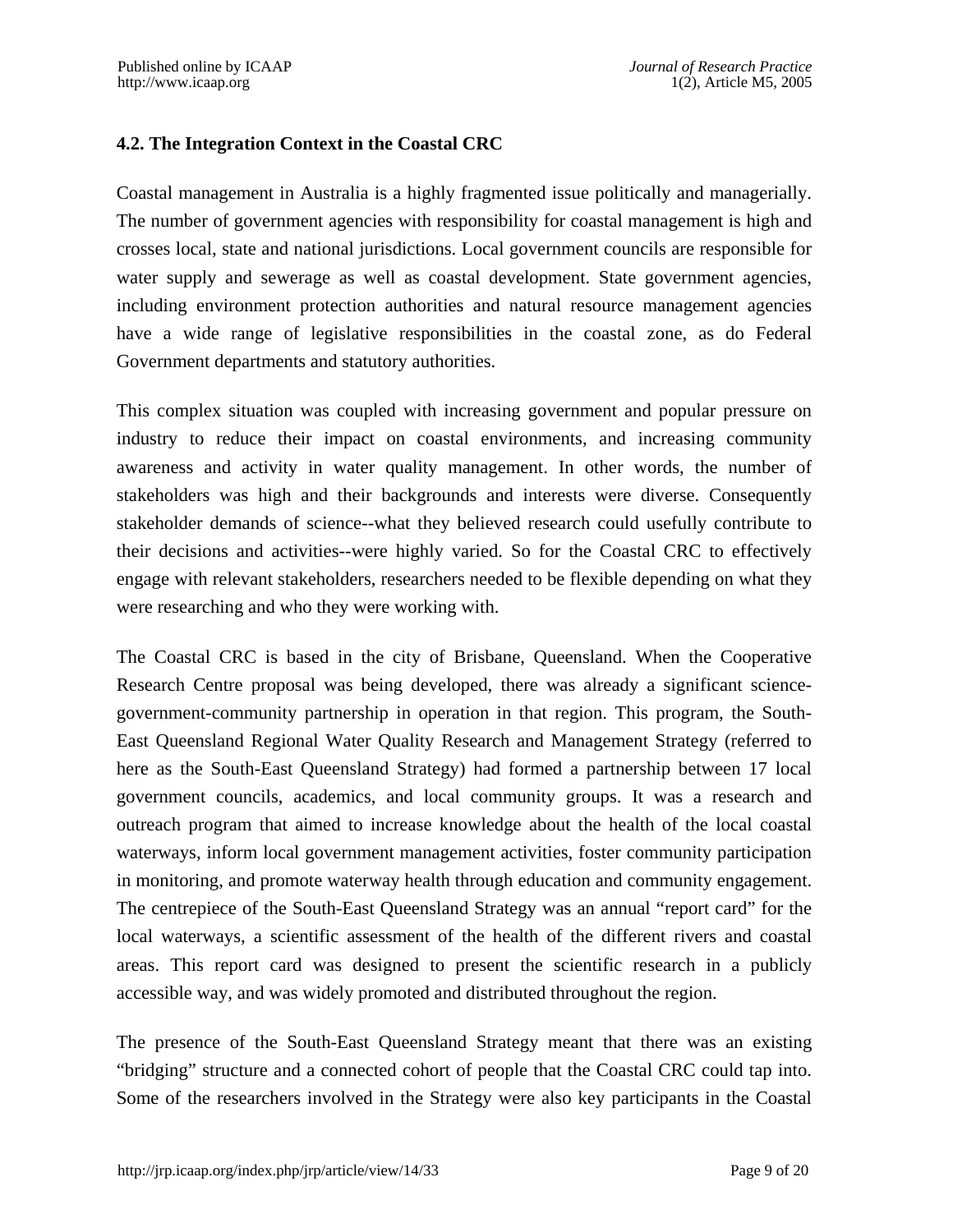CRC. Other participants from different regions did not have this formal connection, although they often did have good one-on-one or small group working relationships between researchers and practitioners or community groups.

#### **4.3. Organising for Integration in the Coastal CRC**



*Figure 1.* The Coastal CRC's Thematic Research Program Structure (CRC for Coastal Zone, Estuary and Waterway Management, 2000).

In this representation of the research structure, the theme at the base of the triangle is the least complex in terms of information. The information from Monitoring and Assessment contributes to the more complex theme of Ecosystem Processes, and so on, until the final theme, Decision Frameworks, incorporates information from all of them. Figure 1 was used extensively by the Centre to promote its research approach. It appeared, for example, on the back of every business card. Each theme was interdisciplinary: monitoring and assessment, for example, drew on a range of biological, ecological , and chemical sub-disciplines, as well as hydrologists and engineers, depending on the actual task at hand.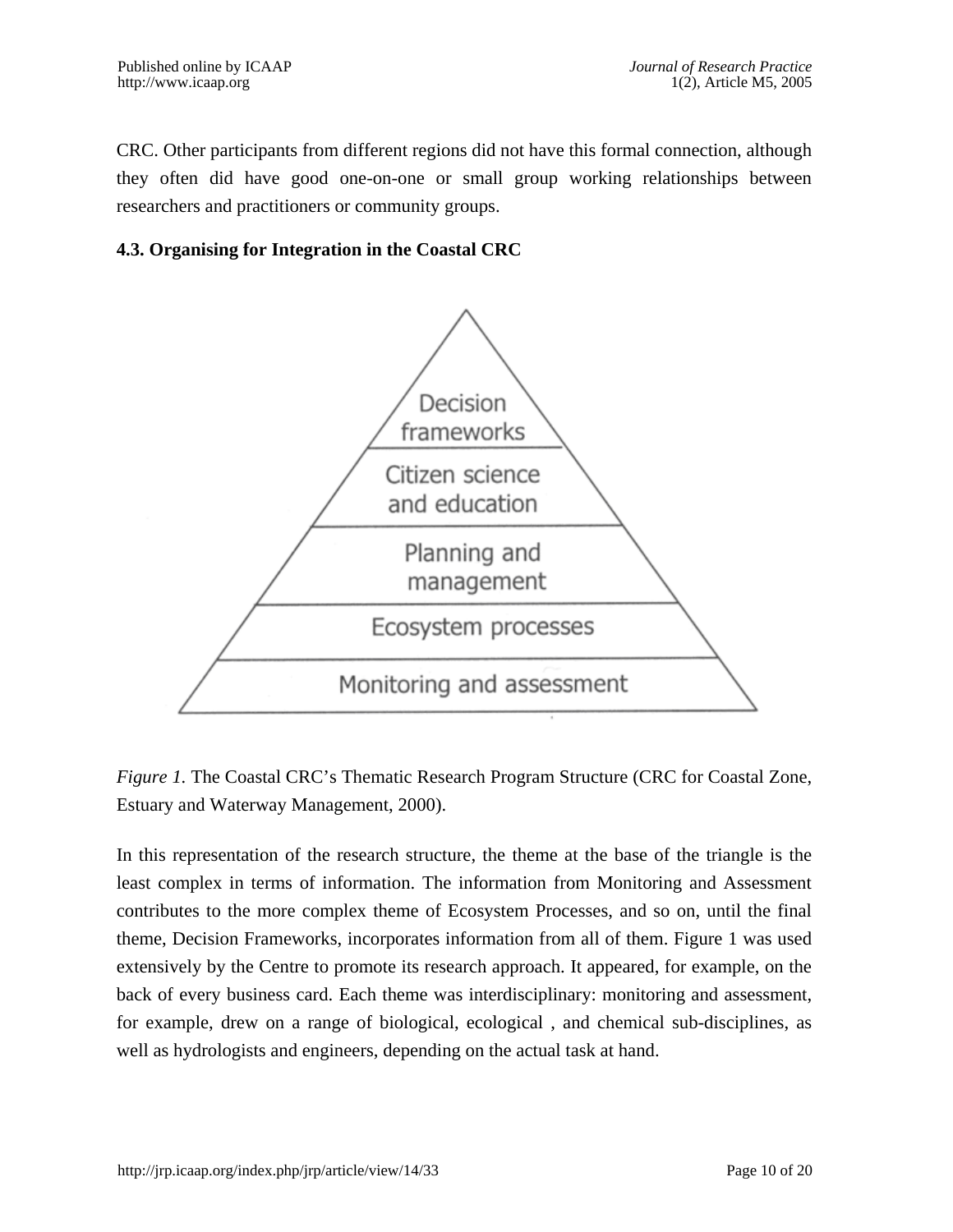The thematic structure of Figure 1 was complemented by a second research structure: Management Study Areas. These were physical locations where the Centre's research was concentrated. The four Management Study Areas were: South-East Queensland, drawing on the existing South-East Queensland Strategy group; Fitzroy, a rural area in Central Queensland; Gladstone, an industrial port, also in Central Queensland; and National, for covering nationwide projects. The overlay of physical locations over themed groupings was described by one participant as a matrix arrangement, where research activities took place simultaneously in two dimensions, as represented in Table 2.

|                           | <b>Management Study Area</b> |                  |           |          |
|---------------------------|------------------------------|------------------|-----------|----------|
| Theme                     | <b>SE Queensland</b>         | Fitzroy          | Gladstone | National |
| Decision frameworks       |                              |                  |           |          |
| Citizen science           |                              |                  |           |          |
| Planning and management   |                              | <b>Project x</b> |           |          |
| Ecosystem processes       |                              |                  |           |          |
| Monitoring and assessment |                              |                  |           |          |

Table 2. *A Matrix of Themes and Management Study Areas*

Focusing their research in these areas was intended to achieve two things: first, increased cross-fertilisation of ideas and research results within the scientific program; and second, increased local relevance of the Centre's research to relatively clearly defined groups of stakeholders. The trade-off was essentially between the geographic relevance of the Centre's research (limited to one jurisdiction, with the exception of a small number of nationwide projects) and the ability to integrate research both in interdisciplinary terms and in terms of its relevance and usefulness to stakeholders.

The existing South-East Queensland Strategy was potentially a model for the other management areas, indeed some saw the main rationale of the Coastal CRC as trying to replicate that model in the other Management Study Areas. The South-East Queensland Strategy provided an example of how science, government, industry, and community could work together effectively, a way of structuring how a Cooperative Research Centre might operate and what they might do in other areas. However, achieving the same level of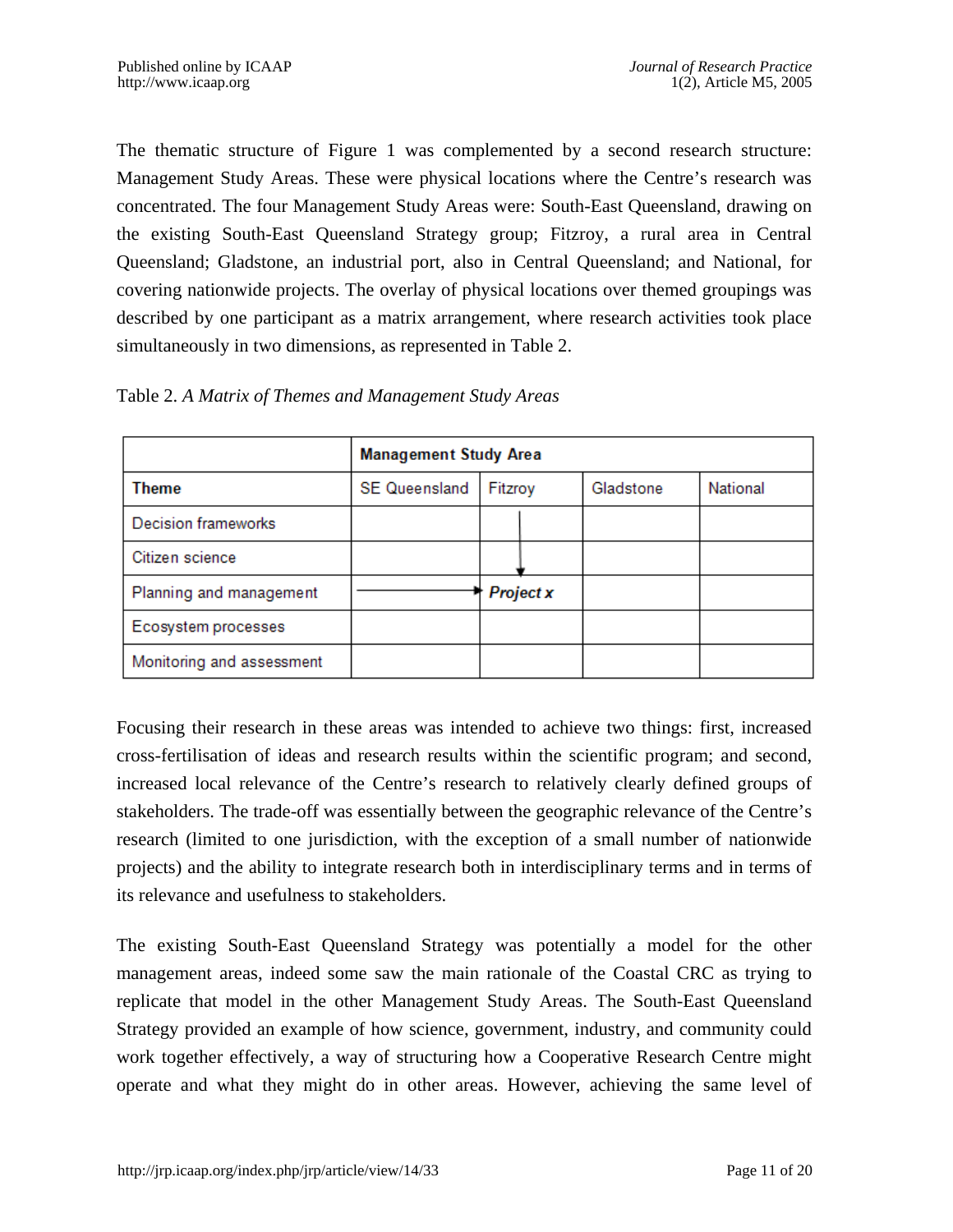organisation in the other two regions proved difficult, as there was either a real lack of connectivity between the key players, or existing relationships that may have been jeopardised by trying to implement a new cooperative regime. Over the course of this study there was little indication that the South-East Queensland Strategy would be replicated in the other areas, although new partnerships were developing.

#### **4.4. The Integration Context in the Greenhouse Accounting CRC**

At the time of the Greenhouse Accounting CRC's formation (mid-1999), several major political forces were underway in both the national and international political arenas. At the international level, the Kyoto Protocol negotiations were in full swing. This was a highly contentious issue in Australia, as the Federal Government's position at the Kyoto negotiations argued strongly that sinks should be included in calculations of its carbon emissions. This reflected the belief that Australia, with a large capacity for plantation afforestation, would benefit from the inclusion of carbon sinks if large-scale forest regrowth counted as carbon credits. This would reduce the impact of emission targets on other economic sectors and place Australia in a strong position in terms of international carbon trading. This position was being criticised both within Australia and by the international community, on the grounds that it countered incentives to reduce emissions from other sectors. As such there was considerable uncertainty about both international and Australian greenhouse policy.

Australia's greenhouse policy was coordinated by a single national agency, the Australian Greenhouse Office. The federal government created this agency in 1999 to act as a central point for all national greenhouse-related issues. The Office spanned several existing government departments and agencies that were responsible for different aspects of climate change. Its activities included an operational program on greenhouse accounting, primarily through two projects, the National Greenhouse Gas Inventory (measuring Australia's carbon stocks) and the National Carbon Accounting System (a methodology for accounting for changes in those stocks).

To maintain relevance to a user community within this very changeable atmosphere, the Centre effectively "tied" its activities to these specific government projects. Several partners had been involved in these projects prior to the formation of the Centre, including university researchers, state agency researchers, and researchers from the Commonwealth Scientific and Industrial Research Organisation (CSIRO), Australia's national scientific and industrial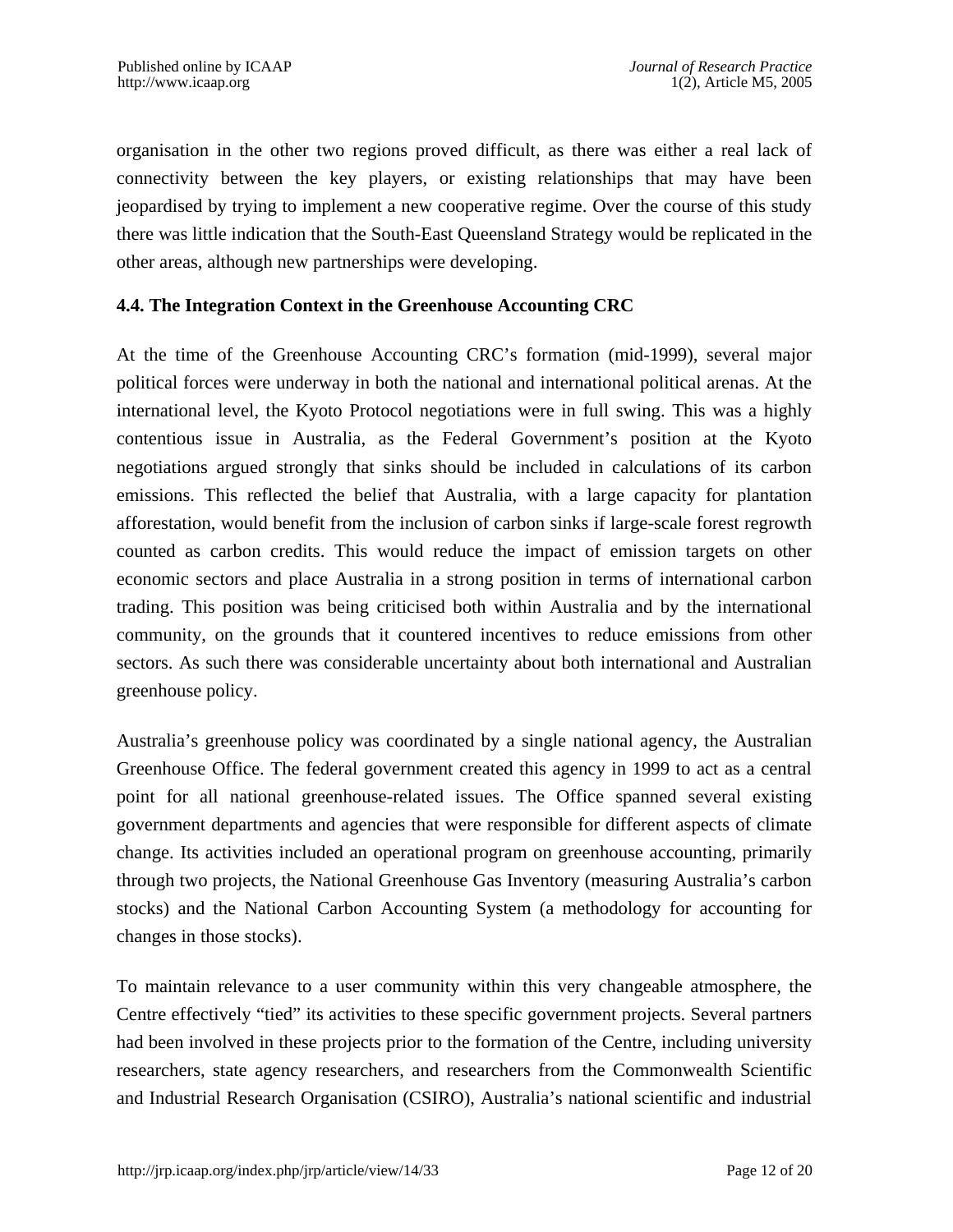research agency. The Greenhouse Accounting CRC emerged largely in response to what was seen as an ongoing need for research to further develop and refine these tools, regardless of the eventual outcomes of international and national negotiations. The Australian Greenhouse Office also saw the potential value in the partnership, directing 10% of its research budget as a cash contribution to the Centre. This high-level, concentrated focus of both scientific and stakeholder interests was a stark contrast to the local, dispersed groups with an interest in coastal management. In part this was made possible by the Australian Greenhouse Office having already linked the relevant government actors.

#### **4.5. Organising for Integration in the Greenhouse Accounting CRC**

The research structure of the Greenhouse Accounting CRC was based on four research programs, with a fifth supporting program, Education and Outreach, managing postgraduate students, other educational activities, and public communications. (The research structure has changed twice since this study was completed, the original structure is the one discussed here.) The four research programs were Sequestration Processes, Biomass Carbon, Soil Carbon, and Integrated Assessment. The range of disciplines involved was considerable, including fundamental research into plant physiology, soil chemistry, ecology, and computer modelling.



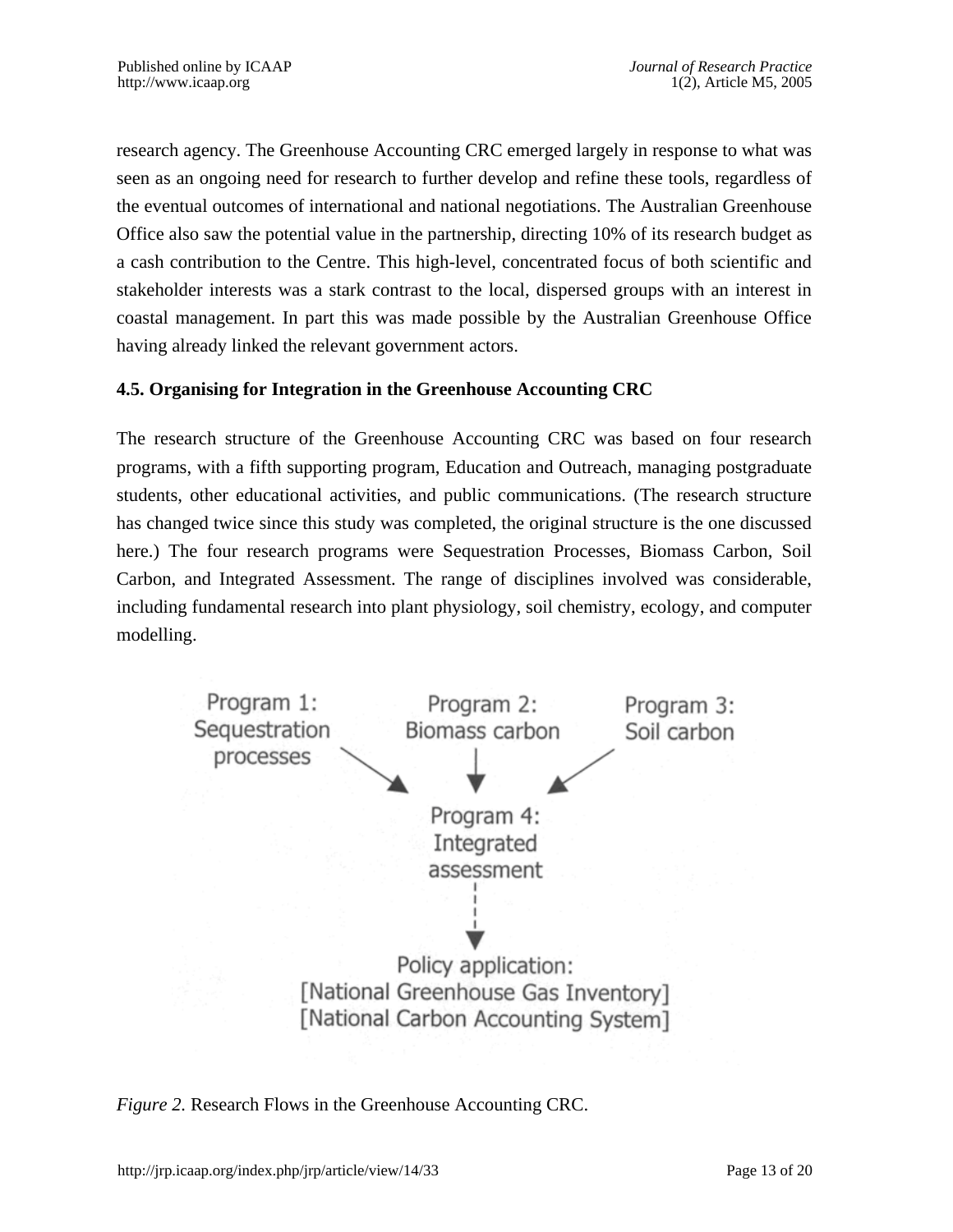The first three programs were designed to feed information into the fourth program, Integrated Assessment, a program primarily concerned with quantitative modelling. This structure is illustrated in Figure 2.

Three of the four programs (Biomass Carbon, Soil Carbon and Integrated Assessment) emulated three of the six programs of the Australian Greenhouse Office's National Carbon Accounting System (Biomass, Soil Carbon, and Modelling). The exception, Sequestration Processes, was described as the Centre's "basic science" program. Figure 2 illustrates that the scientific integration was the work of the single program (Program 4 Integrated Assessment), rather than the *progressive* integration envisioned in the Coastal CRC's hierarchical model. Two of the four projects in Program 4 were designed specifically to "assist the future development of the National Greenhouse Gas Inventory" (CRC for Greenhouse Accounting, 2000, pp. 24-25), while the other two sought to provide "timely assessments" to policy-makers. This was in contrast to the other programs that were largely concerned with more traditional scientific goals such as "improving understanding." These confirm the Centre's rather conventional stance of providing expert advice and products, produced in relative independence, leaving the work of integrating the science with their partners' needs to a single program. This work was the substance of the formal modelling and policy advice projects in Program 4. The Integrative Assessment team were attempting to build a computer-based modelling "shell" that other research programs could feed their results or other models into. The policy advice projects sought to synthesise the Centre's research into informative briefings for policy-makers.

## **5. Research Program Strategies: Matching, Reproducing, and Gap-Filling**

The three different research program structures noted in section 4, namely the thematic hierarchy and the Management Study Areas of the Coastal CRC, and the integrative modelling of the Greenhouse Accounting CRC, suggest three different strategies for ordering the chaotic milieu of relationships that made up the new Centres.

The first strategy, the Coastal CRC's primary research classification scheme, the information complexity hierarchy, aimed to create a point of reference that both researchers and partners could use to identify and fill gaps between science and management. Two themes, Monitoring and Assessment, and Planning and Management placed the research within a suite of management activities. These labels served as readily identifiable "mutual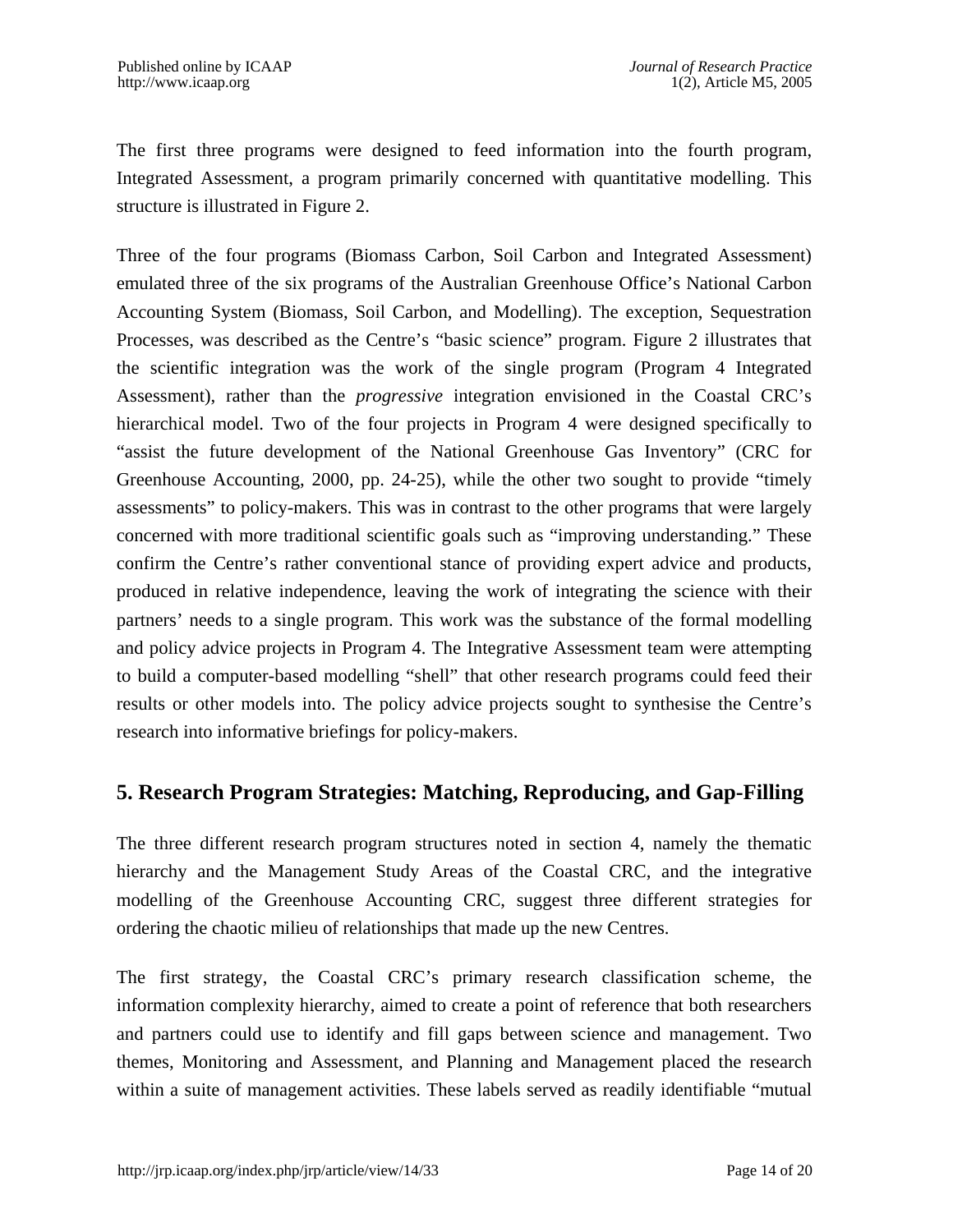territory" between the researchers and non-researchers. The other three labels, Ecosystem Processes, Citizen Science, and Decision Frameworks, were more abstract, in that they did not reflect terms in common usage. They were formulated as scientific gaps (in the sense of "we don't know enough about X"), but they were gaps that the research leaders considered to offer real potential to managers. Managers were not necessarily convinced though. For example, after a public demonstration of a computer-based decision support tool developed by researchers in the Decision Frameworks program, one local manager commented that you can go through the rather lengthy and technical process embodied in that system and "still end up with an answer that's rubbish."

Second, the Coastal CRC's Management Study Areas structure attempted to reproduce an existing integrative program (that of the South-East Queensland Strategy) in other geographic areas. However, the biophysical, socio-political and industrial differences between the geographic areas meant that the South-East Queensland Strategy could not be simply transferred to the other areas. At a general level the Management Study Area structure worked well in terms of creating a (literal) common ground between researchers and partners. Both groups readily identified their work according to these programs, and while researchers had a greater tendency to speak of their work with reference to the thematic program structure, this did not negate Management Study Area affiliations. The main disadvantage of the reproduction strategy embodied in the Management Study Area structure was the assumption that existing relationships in different areas could *and should* be reshaped by imposing the South-East Queensland Strategy model on them. The Coastal CRC was responsive to these concerns, and the initial vision of reproducing that model in the other Management Study Areas dissipated quite quickly.

In the third strategy, the Greenhouse Accounting CRC matched its research program to the categories already established by its major stakeholder (and financial contributor, outside the CRC Program), replicating them almost verbatim. This was similar to the matching strategy used by the Coastal CRC in that it took advantage of an existing model, but involved matching the content, rather than reproducing a structure. This cemented the relationship between researchers and practitioners, implying that the research would "fit" established priority action areas. It was a readily identifiable link that could be invoked by the researchers as evidence of relevance of the research. Similarly, the Australian Greenhouse Office could also justify its investment by pointing to the research program categories as an expression of shared interest and benefit. However the matching classification strategy also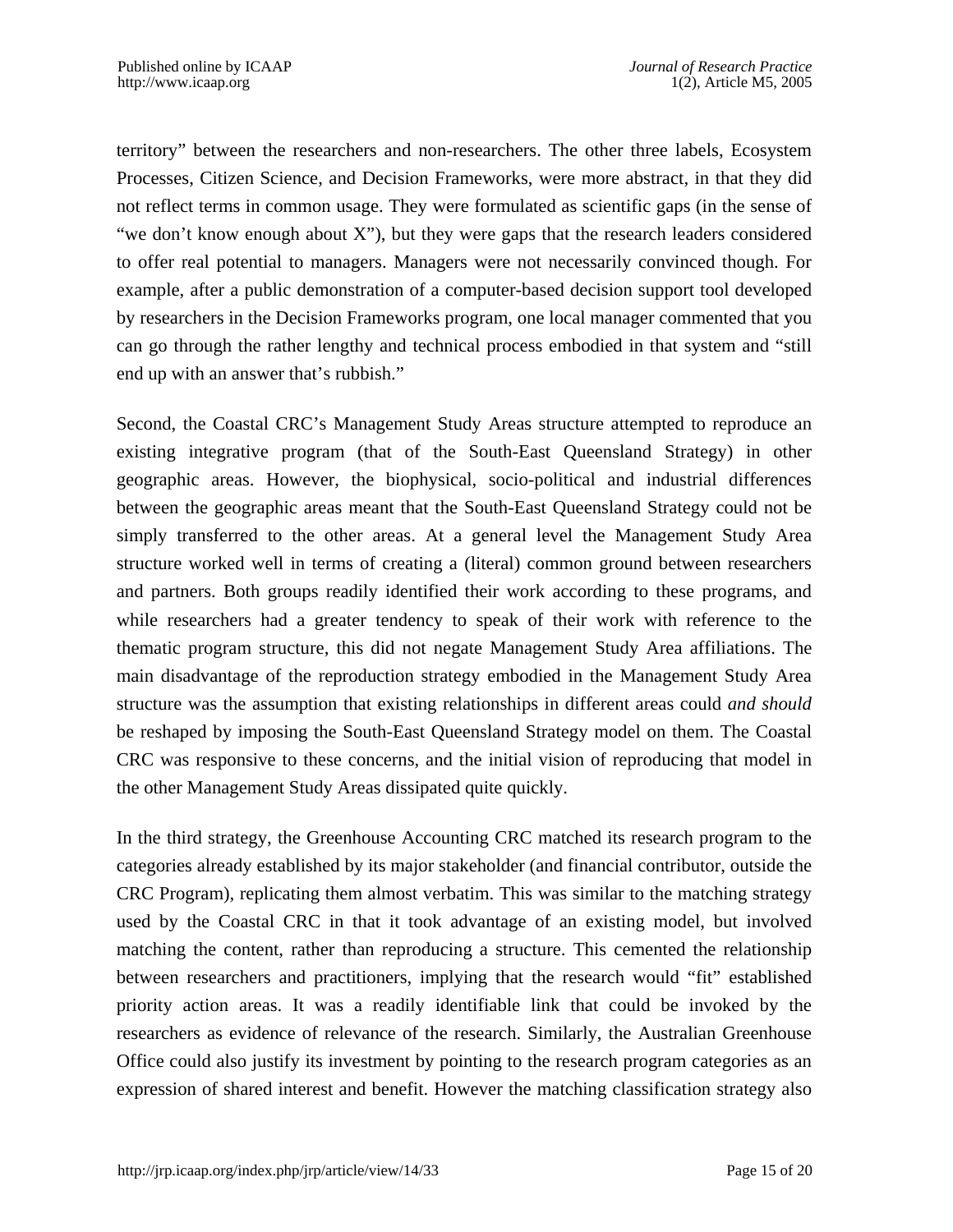generated resistance among the researchers who perceived that they were being "bought out" by the major stakeholder, and confusion about the extent to which they were meant to be developing an independent research program or servicing an existing one. It also brought to the fore the uncomfortable situation of the more minor partners, who were also researchers (the state agency research divisions, but also other non-university research agencies such as CSIRO). As researchers, they were operating in a relationship with other investigators that was structured according to "objective" technical criteria; as stakeholder representatives they were operating in a relationship dominated by the interests of a different stakeholder whose strategic and operational needs were different from theirs. The main partner also regarded the relationship as problematic. An independent evaluation of the National Carbon Accounting System noted that the relationship with the Centre "has not been easy," with concerns "that this arrangement has not provided the expected benefits" (Pat Farelly and Associates, 2002, p. 20).

The three program structures offered three different strategies for connecting research and application. Each strategy offered advantages and disadvantages, and while none of them was an unqualified success (in the sense that the original vision of the strategy was fulfilled), either the visions or the categories were adapted as researchers and partners learned more about each other. In this way the research categories were indeed *sites of negotiation*. But what was it about the practical politics of integration that led research leaders to choose these strategies in the first place? In the next section I will briefly outline three key differences in the socio-political contexts of the two Centres that may help to explain the different integrative strategies.

## **6. Practical Politics**

As noted earlier, practical politics is the work categories do, in making some aspects of an activity (or relationship) visible, leaving others in the shadows. In this section I examine how the categorisation strategies highlighted either the interests of the researchers or the partners.

#### **6.1. Geographic Scope of Policy Arenas**

It was noted earlier that coastal management crosses jurisdictions, but is mostly a local issue. In contrast, greenhouse accounting is an issue primarily of concern to the national and international sectors. The kind of output that is valued scientifically is typically results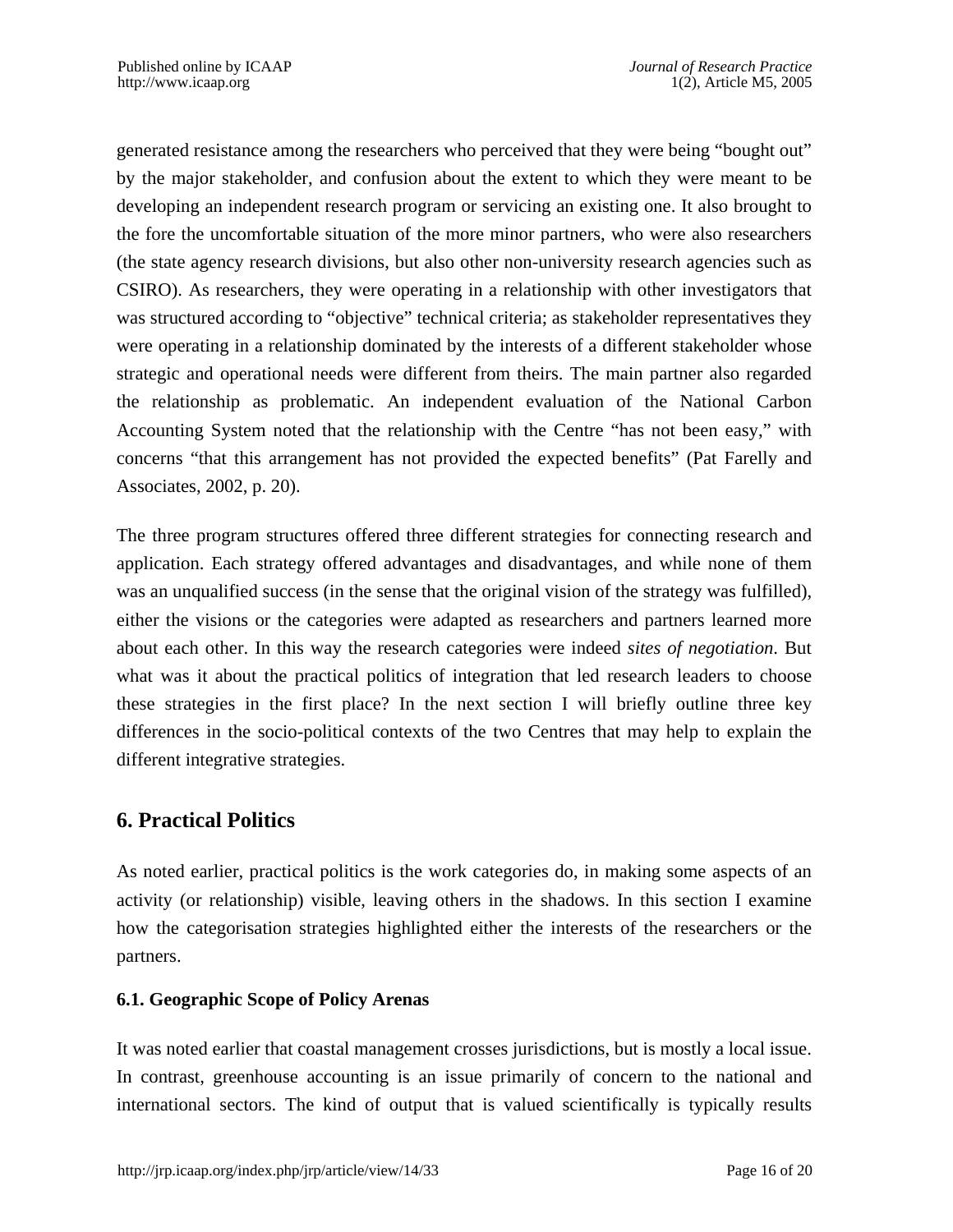which are generalisable across geographic locations. Consequently, the Greenhouse Accounting CRC's decision to match the National Carbon Accounting System's research categories did not involve a significant compromise with the scientific value of the work. Categories such as *Biomass Carbon* were general enough to allow many researchers to proceed with their existing, ongoing research agendas. In the Coastal CRC's case, the relationships between the application value of the research and its scientific value were less obvious, and not as complementary. To maintain relevance at the local level, both research program structures emphasised application rather than science. The appropriate balance between the two was negotiated more "privately" at the project level, rather than determined at the program level.

#### **6.2. Scientific Credibility**

Another aspect of the practical politics the Cooperative Research Centres needed to manage was the political situations faced by their partners. The controversy surrounding Australia's position on forests under the Kyoto Protocol meant that any research that added to that controversy--that might fuel the public criticism--would potentially undermine their relationship with the Australian Greenhouse Office. Some researchers were keenly aware that matching their research to the Federal Government's existing action agenda meant matching it to a political agenda as well. Although the matching strategy tied the Centre closely to the Australian Greenhouse Office's *scientific* agenda, rather than a policy agenda, many researchers felt this was an inappropriate balance between scientific and partner interests.

In the Coastal CRC, the partners' political risks centred more on wasting scarce resources and failing to achieve publicly stated environmental goals than on public controversy. The science of coastal management was not as politicised as greenhouse research was, but the political risks of supporting irrelevant research or failing to improve management were still very real to the partners. The gap-filling and reproduction strategies both highlighted the Centre's commitment to their partners' needs, and downplayed the scientific research agenda. There is no evidence to suggest that the Coastal CRC's research was any less rigorous as a result, but their public persona emphasised their work to achieve applicability more than their work to achieve academic standards of rigour. This meant that the appropriate balance was typically negotiated directly between researchers and partners at the project level, and the projects varied quite markedly in the extent to which they genuinely engaged local stakeholders.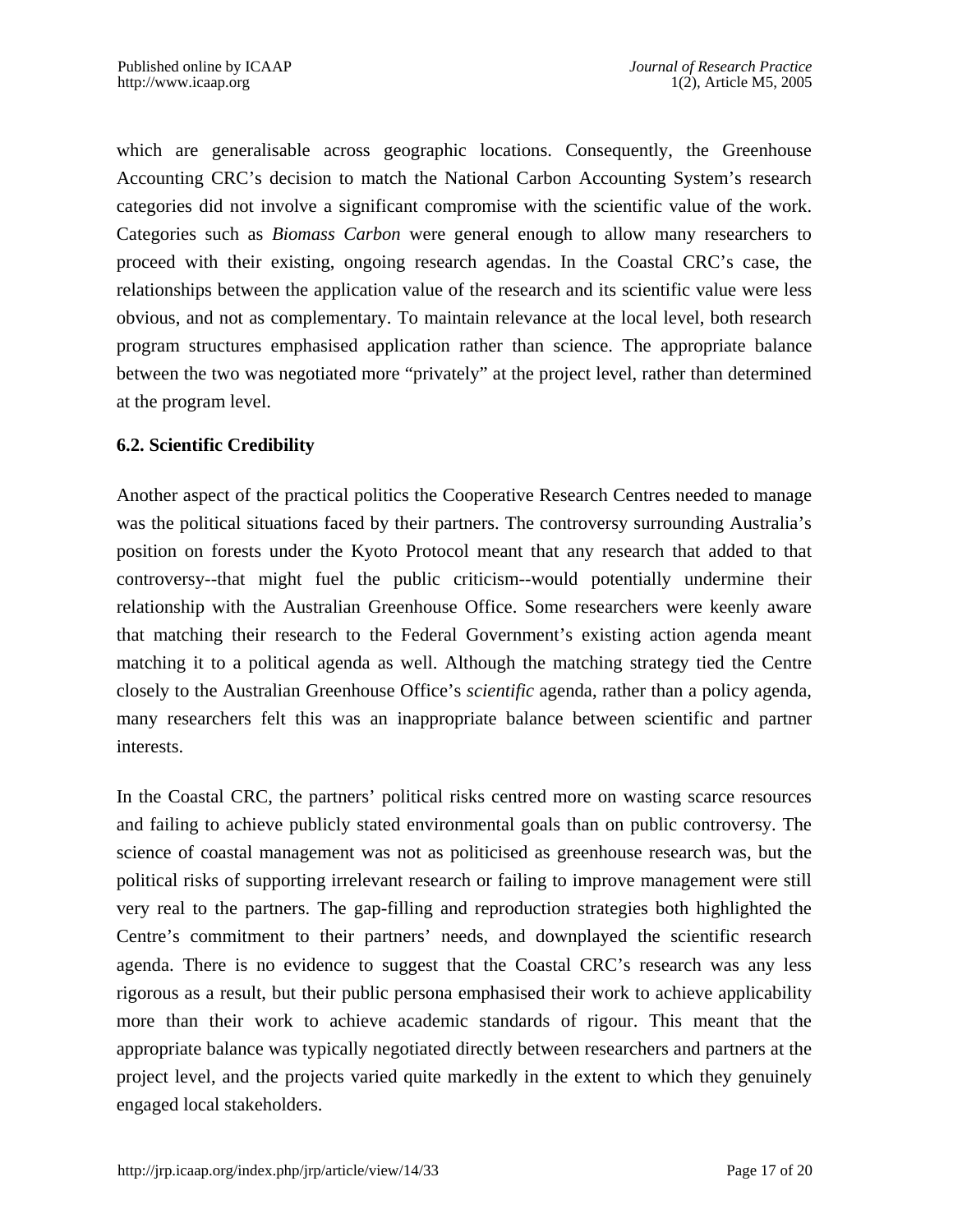The effect of differences in sources of scientific credibility and partners' political risks on strategic choices corresponds with Couchman and Fulop's (2004) findings that risk is integral to understanding cooperative research. However, in public settings (rather than the private case they focused on), using the notion of risk as the basis for analysing integrated research offers only partial understanding of the practical politics that are involved. The importance of the scale of management suggests the more fundamental question of how people make sense of research in relation to their contexts also needs to be addressed.

## **7. Conclusion**

This study aims to draw the attention of researchers, particularly those in leadership roles, to the significance of research program categories. These categories do more than structure the research groups or put a public face on cooperative activity--they are sites where the crucial balance between scientific and non-scientific interests is negotiated. As the cases showed, the key issue is not so much getting the categories "right" but understanding the role categories play in balancing the stakeholders' interests. As those interests change, or become better articulated, even the best program categories may change. The question of whether the projects contained within the programs actually achieve this balancing act is clearly important, and cannot be answered by this analysis. But it is all too easy to claim that the actual research work was "successful" or "unsuccessful" without actually investigating what would constitute success in terms of the *partnership* between researchers and nonresearchers, rather than from the perspective of one group or the other.

In terms of the theory of integrated research the study shows that activities that are not usually regarded as significant foci of analysis, including the naming of research programs, take on heightened importance in an integrated research context. The concept of practical politics, and the light it throws on the often-overlooked practice of organising research, offers a useful lens for everyone interested in, and involved in, integrated research practice.

## **Acknowledgements**

The author would like to thank Gabriele Bammer, Darby Jack, Robert Frosch, and anonymous reviewers for helpful comments on this article. This study was supported by Land & Water Australia.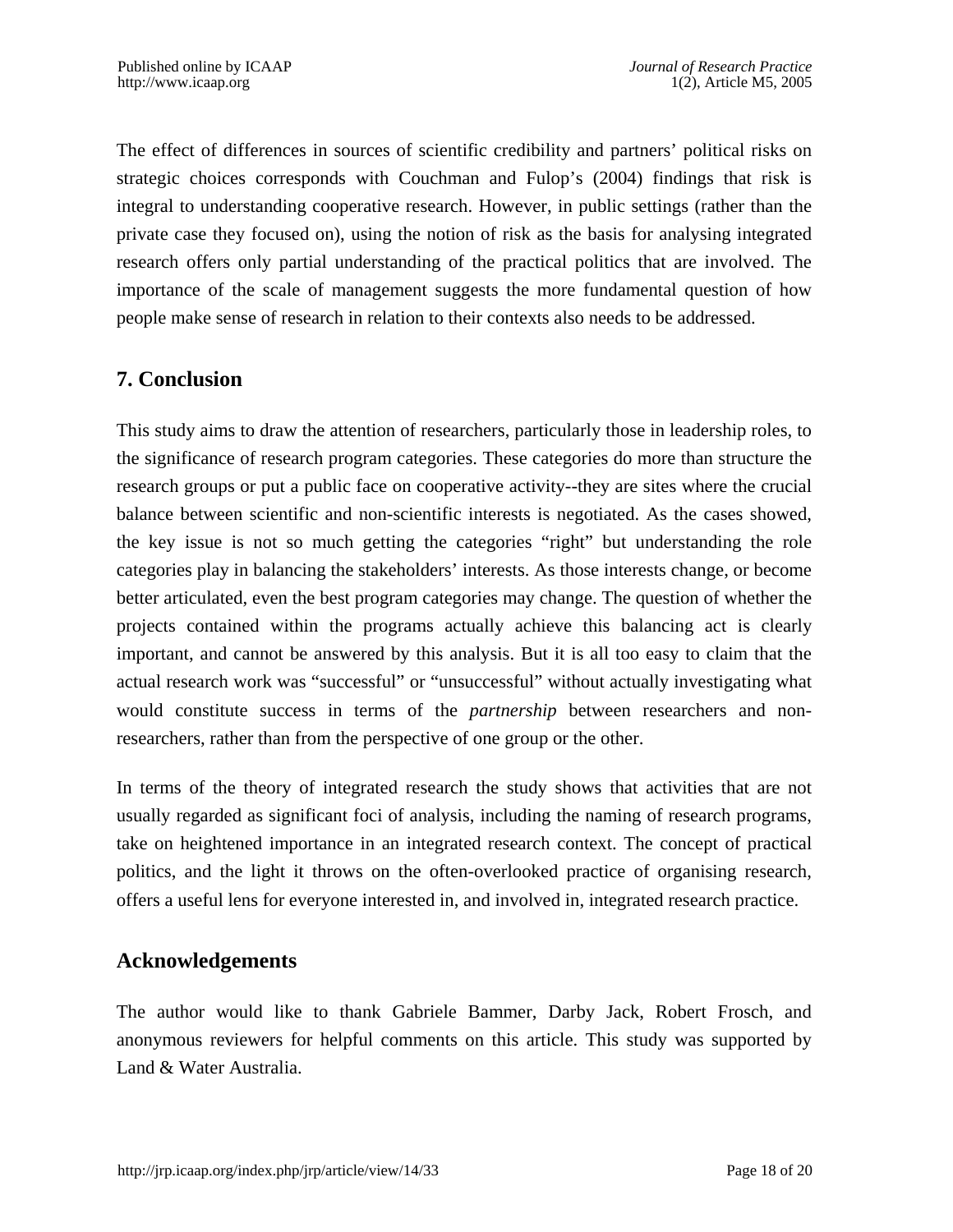# **References**

- Bowker, G. C., & Star, S. L. (1999). *Sorting things out: Classification and its consequences* (Series: *Inside technology*, Series Editors: W. E. Bijker, W. B. Carlson, & T. Pinch). Cambridge , MA : MIT Press.
- Couchman, P. K., & Fulop, L. (2004). Managing risk in cross-sector R&D collaborations: Lessons from an international case study. *Prometheus, 22*(2), 151-167.
- CRC for Coastal Zone, Estuary and Waterway Management. (2000). *Annual report*. Indooroopilly, Queensland: Author.
- CRC for Coastal Zone, Estuary and Waterway Management. (2001). *Annual report*. Indooroopilly, Queensland: Author.
- CRC for Greenhouse Accounting. (2000). *Annual report*. Canberra: Author.

CRC for Greenhouse Accounting. (2001). *Annual report*. Canberra: Author.

- CRC Program. (1999). *Guidelines for applicants: 2000 selection round and general principles for Centre operations*. Canberra: Department of Industry, Science and Tourism.
- CRC Program. (2001). *Second year review guidelines*. Canberra: AusIndustry/Department of Industry, Science and Resources.
- CRC Program. (2002). *CRC compendium*. Canberra: Department of Education, Science and Training.
- Das T. K., & Teng, B. S. (2001). Trust, control, and risk in strategic alliances: An integrated framework. *Organization Studies, 22*(2), 251-283.
- Davenport, S., Leitch, S., & Rip, A. (2003). The 'user' in research funding negotiation processes. *Science and Public Policy, 30*(4), 239-250.
- Department of Education, Science and Training, Commonwealth of Australia. (2004). *Backing Australia's Ability* (Funding overview). Retrieved January 20, 2005, from [http://backingaus.innovation.gov.au/docs/2004/funding\\_table04.pdf](http://backingaus.innovation.gov.au/docs/2004/funding_table04.pdf)